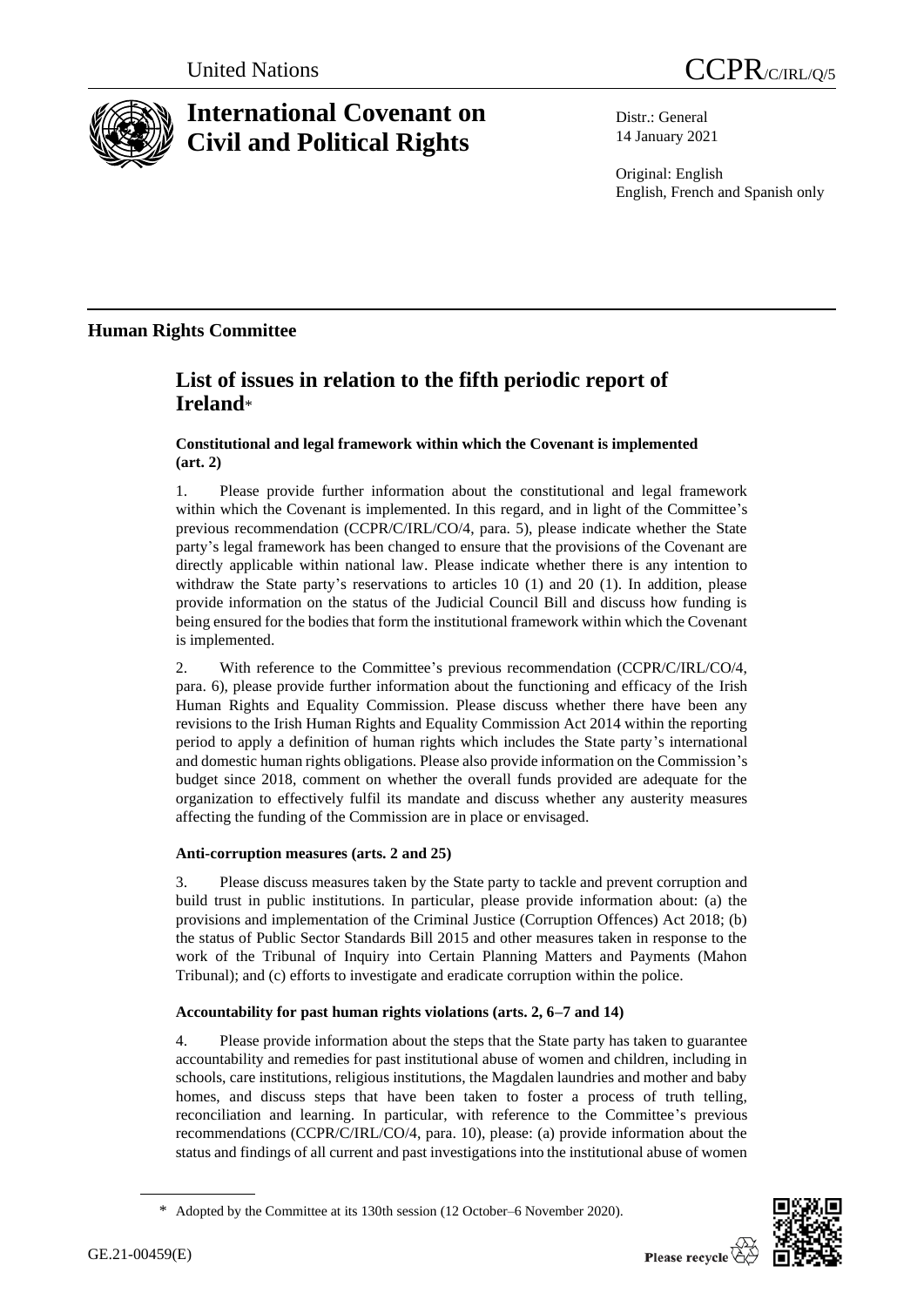and children, including those of the Commission of Investigation into Mother and Baby Homes and certain related matters and the Commission to Inquire into Child Abuse, and the investigations at the level of dioceses and archdioceses into child abuse in institutions run by the Catholic Church, including those in Dublin, Ferns and Cloyne; (b) respond to reports that investigations into abuse have been insufficient in scope and that, notwithstanding the work of the Inter-Departmental Committee set up to establish the facts of State involvement with the Magdalen laundries, no full investigation into institutional abuses in this setting has been initiated; and (c) discuss the exact number of criminal investigations opened, prosecutions conducted and convictions secured in the context of investigating institutional abuse in care settings, as well as the remedies provided to victims. Please also discuss the legislation and protocols governing access for victims of abuse and/or their family members to their personal data.

5. Bearing in mind the Committee's previous recommendations (CCPR/C/IRL/CO/4, para. 11), please provide further information about measures taken to address the historical use of the practice of symphysiotomy within the reporting period. Please indicate how the degree of support provided by the Symphysiotomy Payment Scheme to individuals is accessed. Please provide further information, particularly in light of the lack of consent among women affected, about the assessment communicated in paragraphs 81–82 of the State party's periodic report (CCPR/C/IRL/5) that the individuals who perpetrated symphysiotomy should not face criminal liability.

#### **Derogations (arts. 4, 9, 12 and 21–22)**

6. Please provide information about the measures taken by the State party to address the coronavirus disease (COVID-19) pandemic. In particular, please discuss the Health (Preservation and Protection and other Emergency Measures in the Public Interest) Bill 2020 and specify whether its provisions and/or any other measures taken to address COVID-19 derogate from the State party's obligations under the Covenant, including with respect to the rights to freedom of assembly, freedom of movement, liberty and due process. If they do, please specify whether the measures were strictly required by and proportional to the exigencies of the situation and limited in duration, geographical coverage and material scope, as outlined by the Committee in its statement on derogations from the Covenant in connection with the COVID-19 pandemic (CCPR/C/128/2), and whether other States parties were informed of the measures through the Secretary-General of the United Nations.

#### **Non-discrimination (arts. 2–3, 14, 20, 23 and 26–27)**

7. Bearing in mind the Committee's previous recommendations (CCPR/C/IRL/CO/4, para. 23), please indicate the legislative and other measures taken within the reporting period to combat laws and social practices which are discriminatory on the basis of sex, Roma and Traveller status, race, sexual orientation, religion, disability and/or nationality status. Please include information on: (a) how the effective application of the Equal Status Act 2000 is ensured, including a summary of complaints brought under this legislation during the reporting period and their outcomes; (b) the outcomes of equality-related strategies, such as the National Traveller and Roma Integration Strategy 2017–2021, the LGBTI+ National Youth Strategy 2018–2020 and the Migrant Integration Strategy 2017–2020, as well as when the National LGBTI+ Inclusion Strategy will be in place; (c) any measures taken by the State party to ensure that the COVID-19 pandemic does not exacerbate inequality, discrimination and exclusion, including among older persons, women, persons living in poverty, persons with disabilities and persons experiencing homelessness.

8. Please provide information about the prevalence of hate speech and hate crime, including against religious and racial minorities, Roma and Traveller individuals and/or migrants, and the measures taken to address this within the State party. Please indicate whether there has been any increase in such crimes related to the COVID-19 pandemic and, if so, what specific measures have been taken in response. Finally, please indicate whether the State party intends to enact legislative reform to update the Prohibition of the Incitement to Hatred Act 1989.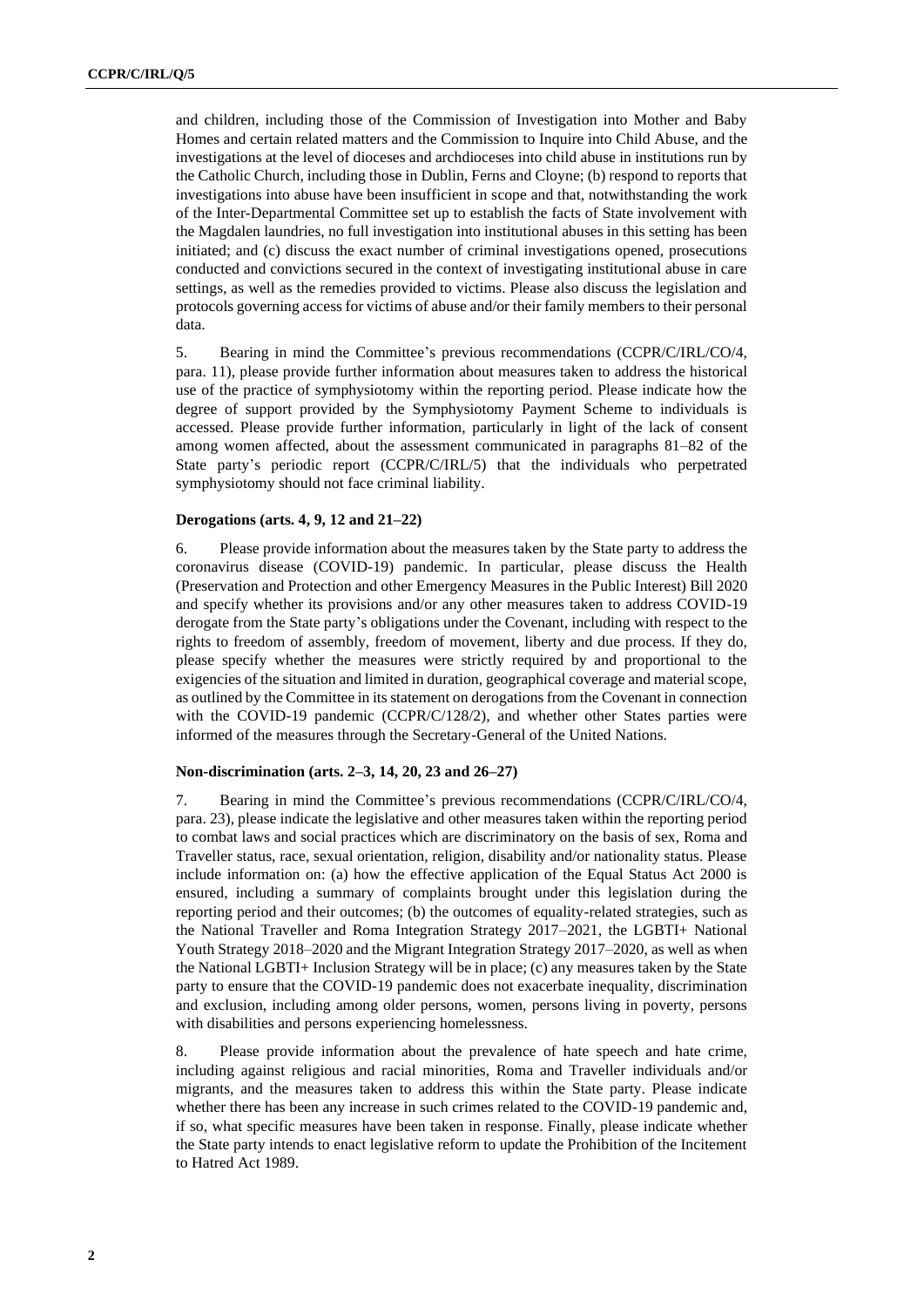#### **Gender equality (arts. 2–3 and 26)**

9. Bearing in mind the Committee's previous recommendation (CCPR/C/IRL/CO/4, para. 7), please elaborate on the State party's progress towards achieving full gender equality. In this regard, please provide information on: (a) the status of the public consultative process on article 41.2 of the Constitution and any broader measures to tackle stereotypical and/or harmful views about the role of women in society; (b) the outcomes of the  $2017–2020$ National Strategy for Women and Girls; (c) any plans in place to further increase the representation of women within public and political life and decision-making roles within the private sector, including the use of the statutory quotas in areas where women continue to be under-represented.

#### **Violence against women, including domestic violence (arts. 2–3, 6–7, 24 and 26)**

10. With reference to the Committee's previous recommendation (CCPR/C/IRL/CO/4, para. 8) and following the 2019 ratification of the Council of Europe Convention on Preventing and Combating Violence against Women and Domestic Violence, please discuss further the measures taken by the State party to tackle gender-based violence against women and girls, including domestic violence. In this regard, please provide information on: (a) the provisions and implementation of the Domestic Violence Act 2018, describing the provisions in place to protect vulnerable women, including Roma and Travellers, migrants, asylum seekers and women from racial, ethnic and/or religious minority groups, and the outcomes of the Second National Strategy on Domestic, Sexual and Gender-based Violence 2016–2021; (b) the specific actions taken to change societal attitudes through awareness-raising and any data about their efficacy; (c) the data collection mechanisms in place to gather information about all forms of violence against women, including any results from the sexual violence prevalence study. Please also provide data from the reporting period on the number of investigations conducted into such offences, prosecutions of alleged perpetrators and convictions, including the penalties imposed, and describe the remedies and psychosocial and logistical support provided to victims, including the number and geographical coverage of shelters. Please also describe the measures that have been taken to protect women from domestic violence during the COVID-19 pandemic.

#### **Termination of pregnancy, maternal mortality and reproductive rights (arts. 2–3, 6–7 and 24)**

11. Following the Committee's previous recommendation (CCPR/C/IRL/CO/4, para. 9) and the significant changes which occurred within the reporting period, please provide further information on the provisions of the Health (Regulation of Termination of Pregnancy) Act 2018 and on the implementation of this legislation to date. In this regard, please discuss: (a) the inclusion in section 12.3 of the Health (Regulation of Termination of Pregnancy) Act of a mandatory three-day waiting period after a woman requests an abortion, including its application in cases where the gestational age of the fetus is close to the 12-week cut-off point, and the effects of such provisions on women's access to services, including reports of women being denied abortions and/or having to travel abroad for such care; (b) reports that the provisions in section 11 of the Act concerning exceptions to the 12-week limit on the basis of fetal abnormalities convey overly restrictive requirements, which could, in certain cases, limit access to abortion in cases of serious risk to the future health of the unborn child; (c) barriers to the provision of abortion services as now mandated by the law, including resistance to provision of services among general practitioners, the continued criminalization of medical professionals for undertaking abortions outside the scope of the new law and the reported chilling effect on their interpretation of such provisions, and efforts by those opposed to abortion to undermine the legal rights of Irish women to safe, legal and free abortion services; (d) the disproportionate impact of continued barriers to abortion services on migrant women, survivors of domestic violence, asylum seekers and women living in rural areas.

#### **Right to life (arts. 6–7)**

12. Please respond to reports of high levels of mortality from COVID-19 among persons, particularly older adults, living in institutional care settings in the State party. Please provide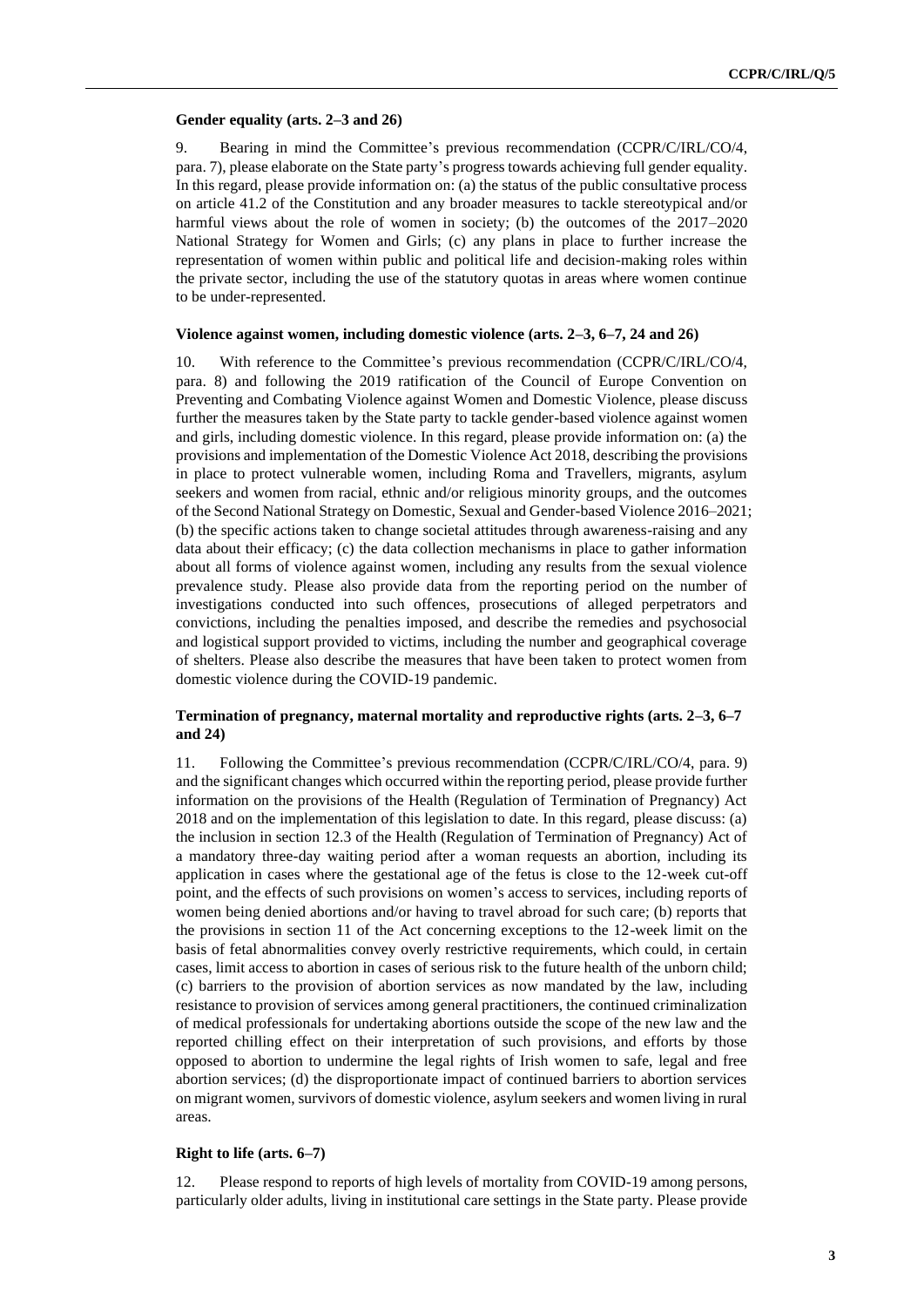data on the number of deaths from COVID-19 in all care institutions, including residential care homes, mental-health facilities and all social-care settings, and the proportion of total deaths from the virus that this represents. Please describe the steps taken since the outbreak of the pandemic to protect persons living in care settings, including information about the overall safeguarding and regulatory framework for institutional care.

13. Please provide data on the number of deaths in detention, including in migration facilities, during the reporting period, and the results of all subsequent investigations. Please respond to reports that lack of access to health-care services for underlying physical and mental health conditions and non-compliance with protocols for special observation checks for people with heightened risk of self-harm have occurred in cases where those deprived of their liberty have subsequently died. Please also discuss how the detention system within the State party has responded to the COVID-19 pandemic, including information about measures taken to protect detainees from the virus, how effective monitoring and oversight of facilities have been maintained and the impact on detention conditions of measures to control the virus, including the possibility for detainees to have visitors, undertake rehabilitative activities and spend time outside of their cells.

14. Please respond to allegations that excessive force was used by Gardai in handling recent protests against lockdown restrictions imposed to address the COVID-19 pandemic and provide information on the training provided to police forces and any private security companies involved in law enforcement activities in respect of international standards for the use of force and firearms by law enforcement officials.

#### **Trafficking in persons (arts. 6–8 and 24)**

15. In light of the Committee's previous recommendation (CCPR/C/IRL/CO/4, para. 20), please provide up-to-date information about the State party's response to human trafficking. In this regard, please: (a) discuss the outcomes of the Second National Action Plan to Prevent and Combat Human Trafficking in Ireland; (b) provide more detailed information about the investigations, prosecutions and convictions for trafficking under the Criminal Law (Human Trafficking) Act 2008 and other relevant legislation, including how many of the 53 cases brought before the courts between 2014 and 2017 led to a conviction and what penalties were applied, as well as discussing whether there are plans in place to address the low overall rate of conviction; (c) provide information about the mechanisms in place to identify and provide protection to all victims of trafficking, including assurance of shielding from any form of prosecution.

#### **Prohibition of torture and other cruel, inhuman or degrading treatment or punishment, the treatment of persons deprived of their liberty and privacy (arts. 7, 9– 11 and 17)**

16. With reference to the Committee's previous recommendation (CCPR/C/IRL/CO/4, para. 12), please provide more detailed information about the provisions of the Mental Health (Amendment) Act 2015, including clarification of whether persons with partial capacity can refuse treatment, whether treatments other than medication and electroshock treatment can be refused and whether treatment can be refused within the first three months of involuntary psychiatric admission. Please provide information about the provisions and status of the Assisted Decision-making (Capacity) Act 2015. In addition, please discuss the independent review processes that regulate the provision of non-consensual psychiatric treatment.

17. In view of the Committee's previous recommendation (CCPR/C/IRL/CO/4, para. 15), please provide more information about measures taken by the State party to improve conditions of detention within the reporting period. In particular, please: (a) respond to reports of continued overcrowding and poor sanitation in some prison facilities, including those housing female detainees; (b) discuss whether the State party has set out a timeline for the complete separation of remand and convicted detainees; (c) provide more information about the establishment of a violence reduction unit in Portlaoise Prison, including any data on its effectiveness in reducing violence among detainees and the availability of similar units in other prison facilities; and (d) provide an update on the status of the Inspection of Places of Detention Bill and any progress made towards ratification of the Optional Protocol to the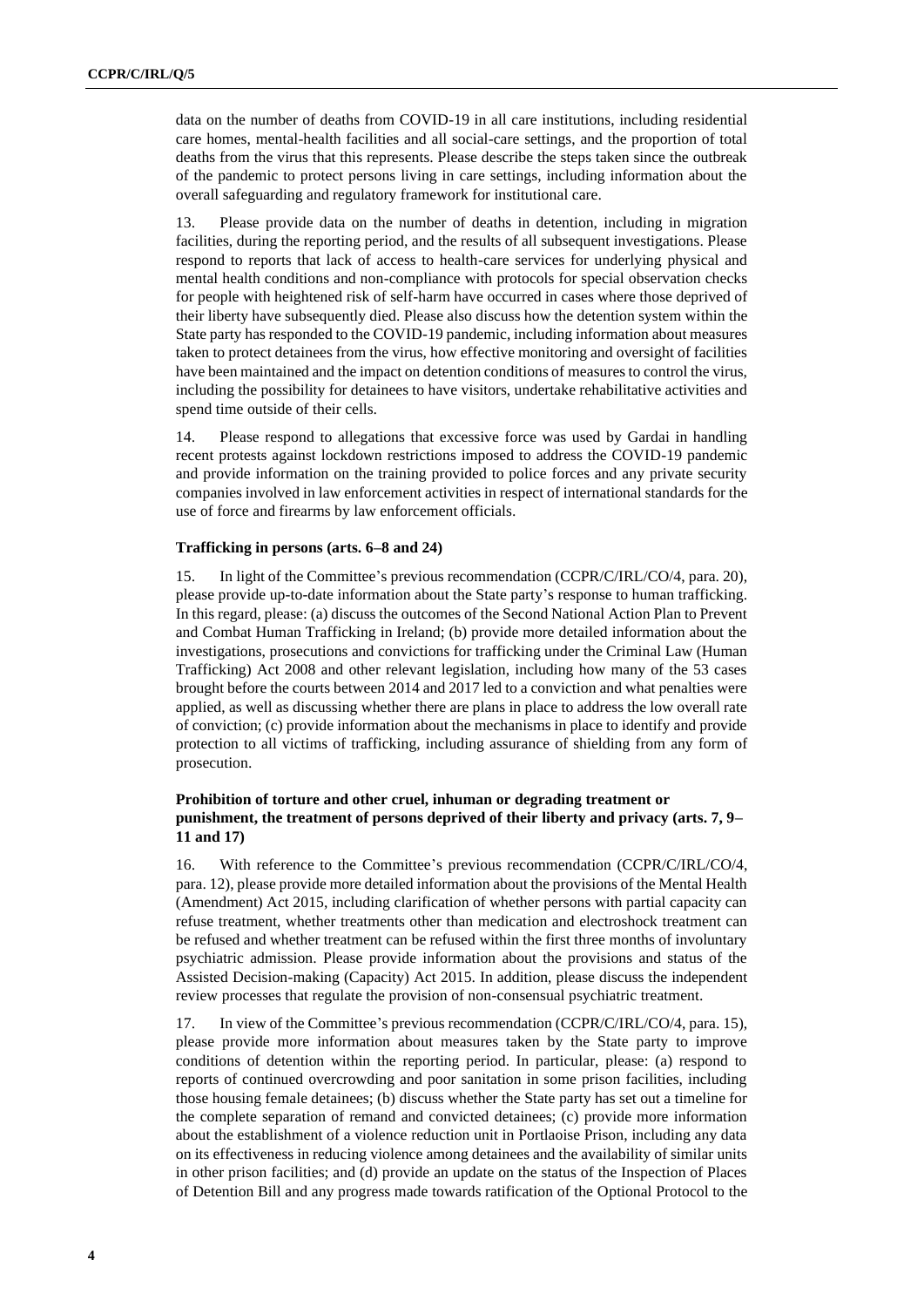Convention against Torture and Other Cruel, Inhuman or Degrading Treatment or Punishment.

18. Bearing in mind the Committee's previous recommendation (CCPR/C/IRL/CO/4, para. 16), please provide further information about the circumstances under which an individual could be imprisoned for his or her failure to pay a fine and explain the compatibility of the continued legal permissibility of such penalties with the provisions of the Covenant.

#### **Rights of refugees and asylum seekers (arts. 2 and 13)**

19. With reference to the Committee's previous recommendation (CCPR/C/IRL/CO/4, para. 19), please provide information about the system in place to promote and protect the rights of refugees and asylum seekers. In particular, please: (a) discuss the implementation of the International Protection Act 2015, providing detailed data on the number of pending international protection claims, the number of claims made under the Act and their processing time; (b) provide more information about the work of the Refugee Appeals Tribunal, including data on the cases it has overseen since the Act came into force; and (c) provide more detailed information on work undertaken to improve the situation of refugees and asylum seekers in direct provision housing, on the status of the Immigration and Residency Reform Bill, on measures taken to ensure the safety of refugees and asylum seekers living in such facilities during the COVID-19 pandemic and on the response to COVID-19 outbreaks in direct provision centres in County Kildare.

#### **Freedom of conscience and religious belief (arts. 2, 18 and 26)**

20. Please report on the measures taken to ensure that the right to freedom of conscience and religious belief is fully respected, in law and in practice, on a non-discriminatory basis. In this regard, and bearing in mind the Committee's previous recommendation (CCPR/C/IRL/CO/4, para. 21), please: (a) provide information about the implementation of the Education (Admission to Schools) Act 2018 and indicate whether progress has been made in the implementation of other measures recommended by the Committee to improve access to secular schools; (b) indicate whether there have been any changes to the constitutional provisions requiring persons who take up certain senior public positions to take religious oaths; and (c) indicate whether amendments have been made to section 37 (1) of the Employment Equality Act 1998 to bar any discrimination in employment in the fields of health and education.

#### **Freedom of expression, assembly and association (arts. 2, 19 and 21–22)**

21. Please discuss the compatibility of the Censorship of Publications Act 1929 with the provisions of the Covenant and constitutional guarantees of freedom of expression and indicate whether the State party intends to repeal this legislation.

22. Please provide information about the legal and institutional frameworks in place to respect the rights to freedom of association and assembly. In particular, please: (a) respond to reports that the Criminal Justice (Public Order) Act 1994 gives significant discretion to law enforcement personnel in policing protests on the basis of public order and has been used to criminalize peaceful assemblies; (b) bearing in mind paragraph 93 of general comment No. 37 (2020), discuss whether private security providers have become involved in the policing of assemblies, particularly those arising around evictions and business activities and, if so, how the State party has ensured that their use is compatible with provisions under the Covenant; (c) indicate whether, following the adoption of the Industrial Relations (Amendment) Act 2015, the State party continues to operate a licensing system for trade unions that creates barriers to the right to freedom of association.

#### **Right to privacy (art. 17)**

23. Please provide information about respect for the right to privacy within the State party, including details of the regulatory framework governing the collection, storage, use and retention of people's personal data, by both Government and non-State actors. In this regard, please: (a) discuss how data pertaining to users of the Public Services Card is collected and